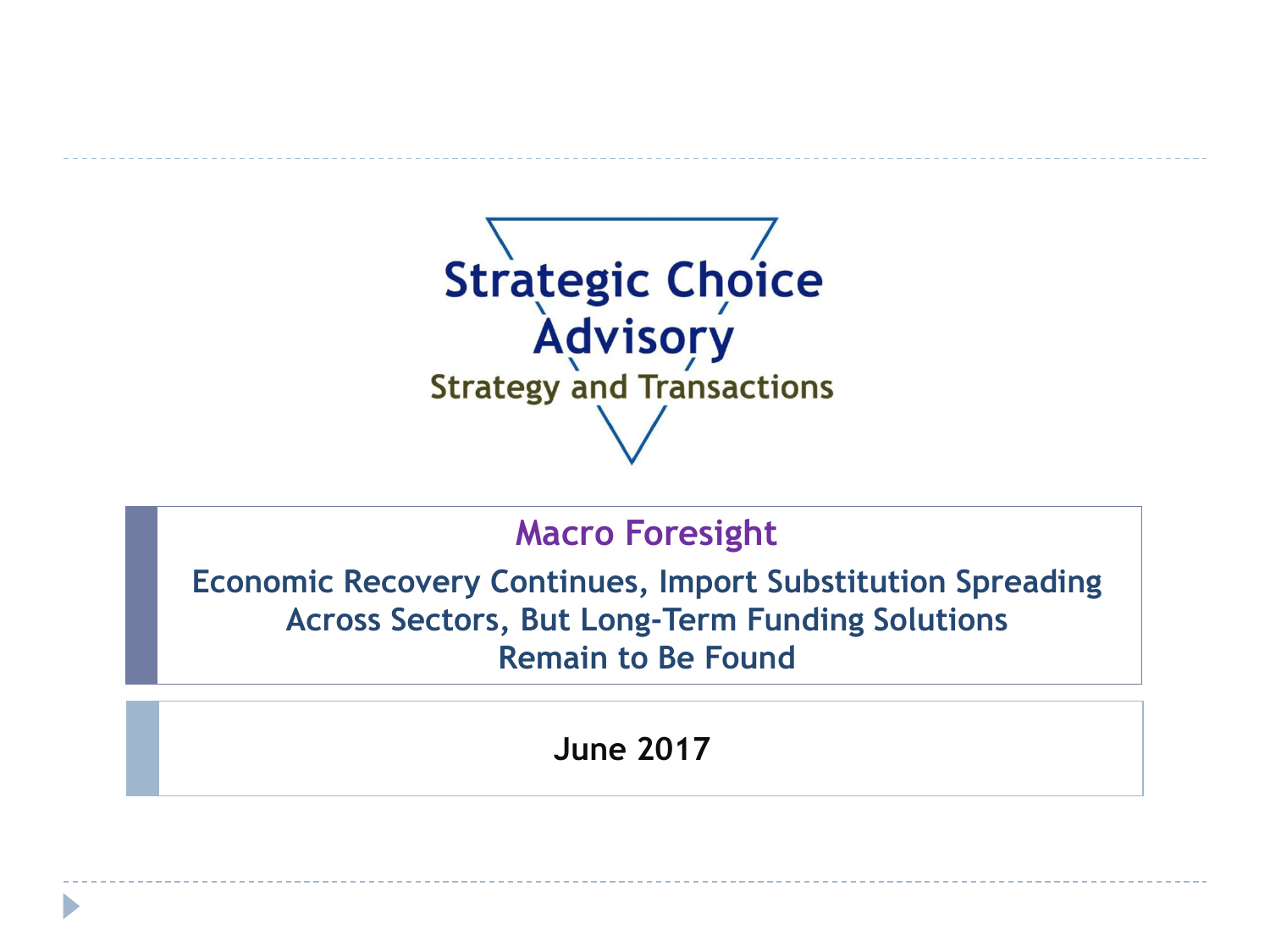**Table of contents Moreover, growth in higher value-added goods accelerating, as economy starts diversifying Upsurge in output growth spreading across economic sectors, driven by import substitution.** 

| Industry sector                    | Full-2016,<br>$%$ y/y                | Jan-Apr<br>2017,<br>$%$ y/y | <b>Industry sector</b>                | Full-2016,<br>$%$ y/y          | Jan-Apr 2017,<br>$%$ y/y |  |
|------------------------------------|--------------------------------------|-----------------------------|---------------------------------------|--------------------------------|--------------------------|--|
|                                    | Raw materials and primary processing |                             |                                       | <b>Clothing &amp; footwear</b> |                          |  |
| Coal                               | 6.6                                  | 6.5                         | <b>Fabrics</b>                        | 19.3                           | 10.2                     |  |
| Natural gas                        | 0.0                                  | 9.0                         | Apparel                               | 7.1                            | 7.4                      |  |
| Wood processing                    | 2.8                                  | 3.1                         | Footwear & leather products           | 5.1                            | 6.6                      |  |
| Paper                              | 5.1                                  | 8.7                         | <b>Chemical manufacturing</b>         |                                |                          |  |
| Wood pellets                       | 5.2                                  | 37.9                        | Overall chemical manufacturing        | 6.3                            | 6.9                      |  |
| Metallurgy                         |                                      |                             | 12.1<br>7.0<br>Pharmaceuticals        |                                |                          |  |
| Pipes for oil&gas industry         | N/D                                  | 17.5                        | Plastics & resins                     | 6.3                            | 4.2                      |  |
| Prefabricated steel structures     | 0.1                                  | 9.9                         | Machines & equipment                  |                                |                          |  |
| Agriculture and food manufacturing |                                      |                             | 4.0<br>Electrical equipment<br>$-1.0$ |                                |                          |  |
| Meat & poultry                     | 0.6                                  | 3.1                         | Cars                                  | $-7.4$                         | 22.3                     |  |
| Eggs                               | 4.3                                  | 2.3                         | <b>Buses</b>                          | 18.6                           | 36.0                     |  |
| Processed food manufacturing       | 2.4                                  | 3.1                         | Cargo railcars                        | 28.8                           | 2-fold                   |  |
| <b>Sausages</b>                    | $-0.2$                               | 7.2                         | <b>Tractors</b>                       | 16.1                           | 16.8                     |  |
| Vegetable & mushroom preserves     | $-17.3$                              | 43.5                        | Sowers                                | 16.0                           | 18.3                     |  |
| Confectionery                      | 2.2                                  | 9.3                         | Food processing equipment             | N/D                            | 7.3                      |  |
| Cereals                            | 3.6                                  | 11.2                        | Mining equipment                      | $-12.1$                        | 71.4                     |  |
| Fish fillet                        | 16.3                                 | 20.8                        | Furniture                             | $-7.8$                         | 4.0                      |  |

1. Strong growth persists or is intensifying in key sectors, complemented by a revival in a widening range of new segments

2. Encouragingly, growth in deeper processing tiers and higher value-added goods is starting to pick up across the board

3. Growth in raw materials and primary processing tiers is also accelerating, underpinning the overall economic recovery

*© Strategic Choice Advisory, 2017 2*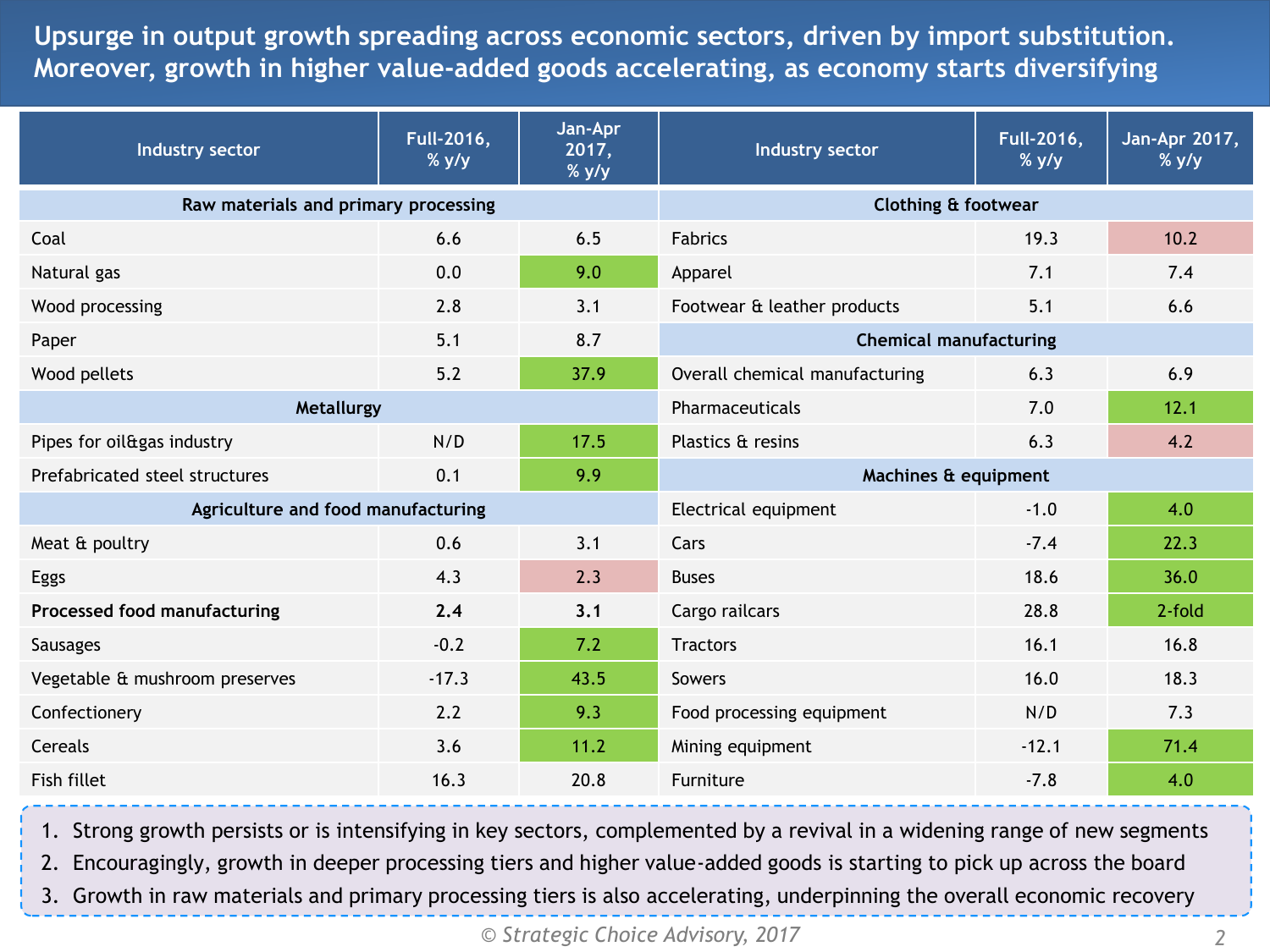**Consumption and public welfare indices show signs of improvement, but are still weak. Consumer confidence is recovering, but so far not enough to drive an economic rebound**

| <b>Indicator</b>       | Full-2015,<br>$%$ y/y | <b>Full-2016,</b><br>$%$ y/y | Jan-Apr 2017,<br>$%$ y/y |
|------------------------|-----------------------|------------------------------|--------------------------|
| Retail trade           | $-10.0$               | $-4.6$                       | $-1.4$                   |
| Real disposable income | $-3.2$                | $-5.9$                       | $-2.2$                   |
| Nominal wages          | $-5.1$                | 7.7                          | 7.0                      |
| Real wages             | $-9.0$                | 0.6                          | 2.4                      |
| Wage arrears           | $+35.8$               | $-23.7$                      | $+41.2$                  |
| Total unemployment     | $+7.4$                | $-0.5$                       | $-5.5$                   |

- 1. Nominal wages continue growing, and importantly, this takes place in sectors with increasing production (e.g. those highlighted on the previous slide). This shows that companies try to attract and retain staff, which helps improve consumer confidence for employees in these sectors and, overall, bodes well for a recovery in consumption
- 2. Real wage growth has turned positive thanks to slowing CPI inflation (4.1% y/y in May 2017)
- 3. Still, real disposable income growth stays negative, even despite the number improving after last year's slump. Although consumer confidence has improved strongly, according to various surveys, this shows that the basis for a more noticeable recovery is still not there
- 4. This is also evident in retail trade data, which shows the sector continues contracting, albeit at a much slower pace than in 2015-2016
- 5. Total unemployment has declined markedly, but the latest resurgence of wage arrears only highlights the maintained weakness of population income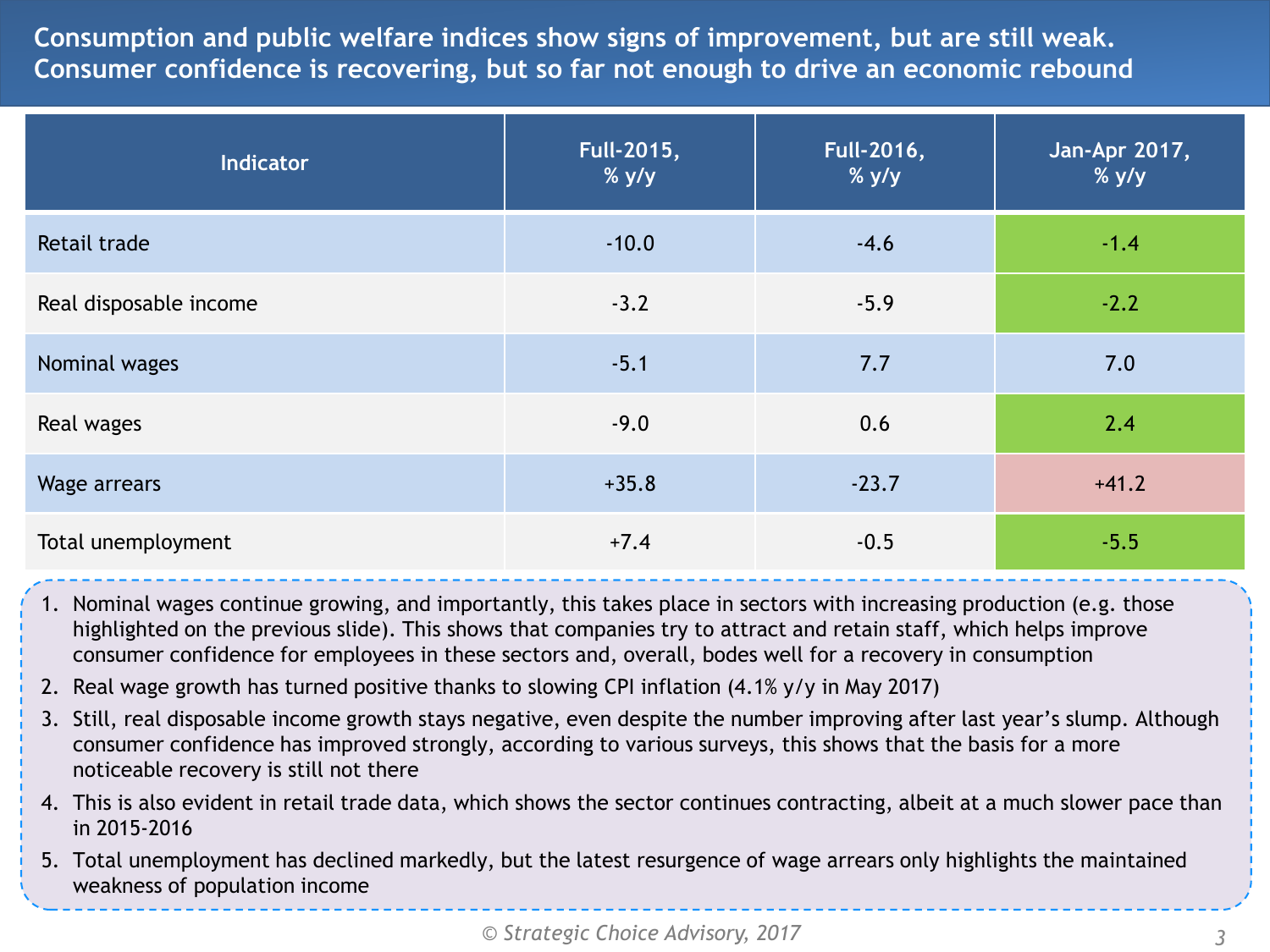**External and banking sector dynamics fairly positive, but banking sector profit driven mostly by FX trading, as loans and deposits underperform visibly. Long-term funding availability remains problematic, risking constraining economic growth after the current recovery**

#### **BANKING SECTOR**

- Key banking sector indices have practically frozen: as of May 1, 2017, total assets were down 0.7% y/y, loans to corporates +1.3% (an improvement vs. -4.1% y/y as of Jan 1, 2017), loans to individuals +0.8%, individual deposits +1.3%, corporate deposits -1.3%, investment in securities – 5.7%. This shows fundamental problems with core banking sector activities
- Banking sector profit rose an incredible 3.6 times y/y in Jan-Apr 2017 after a similar increase in full-2016, which shows overall liquidity should be plentiful. But only on the surface, as a no less staggering 92.6% of total revenues and costs are attributed to… FX trading. With FX rates now more or less stable, prospects of further profit generation remain rather dim
- Also, despite the Central Bank driven reduction of the total number of banks by 28.3% since the start of 2015 by the end of Apr 2017 (from 833 to 597), the share of loss-making banks is still a worrying 30%. Further bank runs are not excluded
- Also worryingly, the share of long-term highly-liquid assets is decreasing, while the share of short-term liabilities is rising

#### **MONETARY AGGREGATES**

- Broad-definition monetary base is up 6.4% y/y as of Jun 1, 2017, but is roughly unchanged from the level of the start of 2015
- Seasonally-adjusted broad money supply is up only 2.5% y/y as of May 1, 2017, but has grown 25.5% since the start of 2015, as the stronger RUB has drawn additional speculative investments into the local currency

#### **PUBLIC SECTOR**

- The state budget remains in a strong deficit (1.7% of GDP). The deficit made up around 10% of revenues in Jan-May 2017
- The State Reserve and National Welfare Funds are getting replenished recently thanks to higher oil prices, but have declined significantly in recent years. Upcoming general and presidential elections are expected to exert additional pressure on these Funds and the state budget, limiting availability of funding for economic development initiatives

#### **EXTERNAL SECTOR**

- The current account surplus shrank to USD 25bn in 2016 vs. USD 68.9bn in 2015 and USD 57.5bn in 2014. The figure rose again sharply to USD 22.8bn in Q1/2017 (preliminary estimate) vs. USD 12.9bn a year earlier, as oil prices rebounded
- State and private sector foreign debt decreased significantly to USD 254.8bn and USD 258.6bn, respectively, as of end-2016, vs. the peaks of USD 379.6bn and USD 353.2bn, respectively, at the end of H1/2014. This shows a reduced debt burden, on one hand, but on the other, significant foreign funding problems due to Western sanctions. Foreign debt figures have started rising again this year fueled by the economic recovery. But the share of short-term debt is growing, causing concern